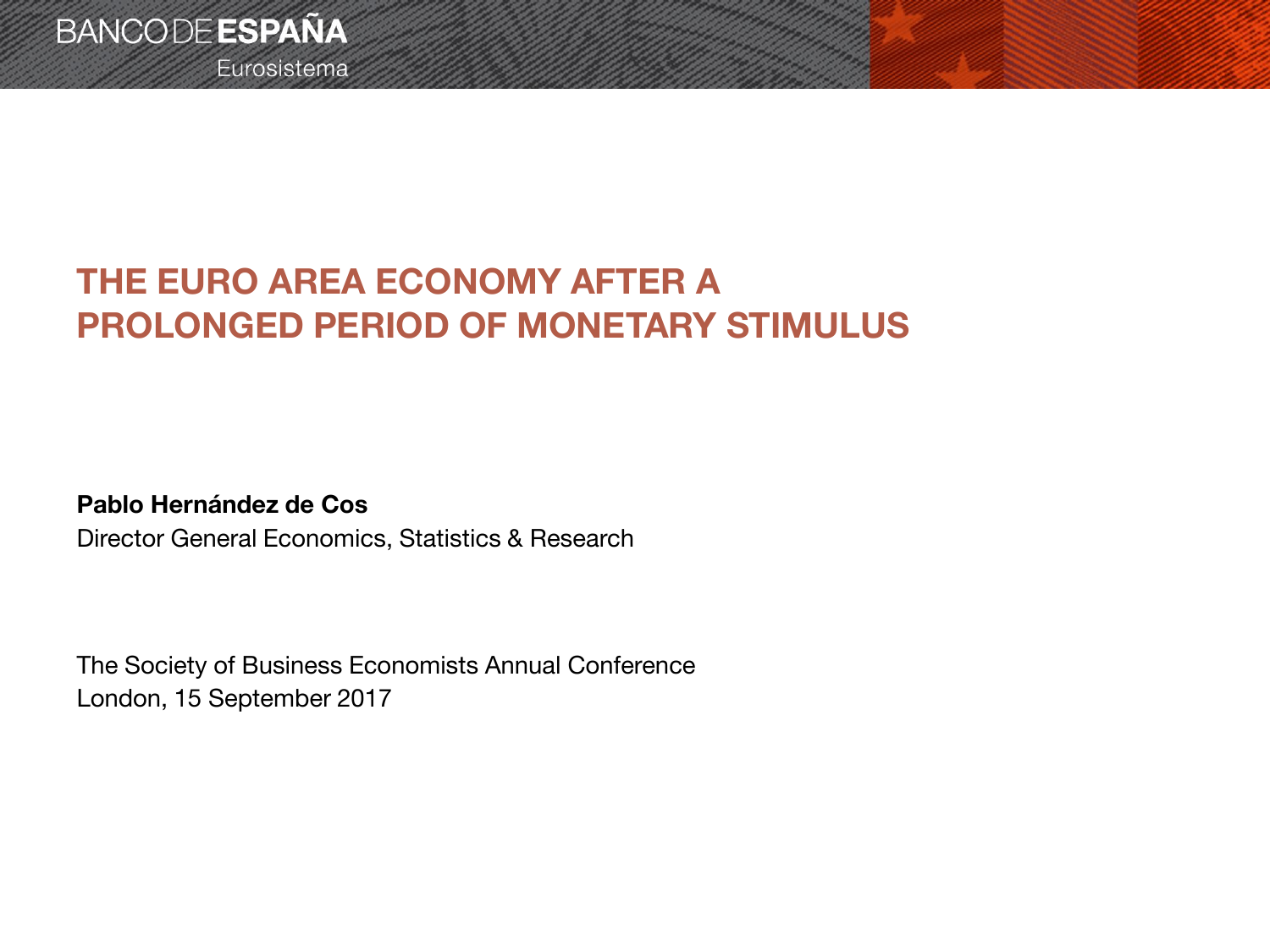### **THE EURO AREA ECONOMY BACK IN 2014**

In 2014, the euro area faced a protracted period of excessively low inflation and growing signals of unhinged inflation expectations. The economic recovery, after a double dip recession, was fragile and weak



**BANCODE ESPAÑA** Eurosistema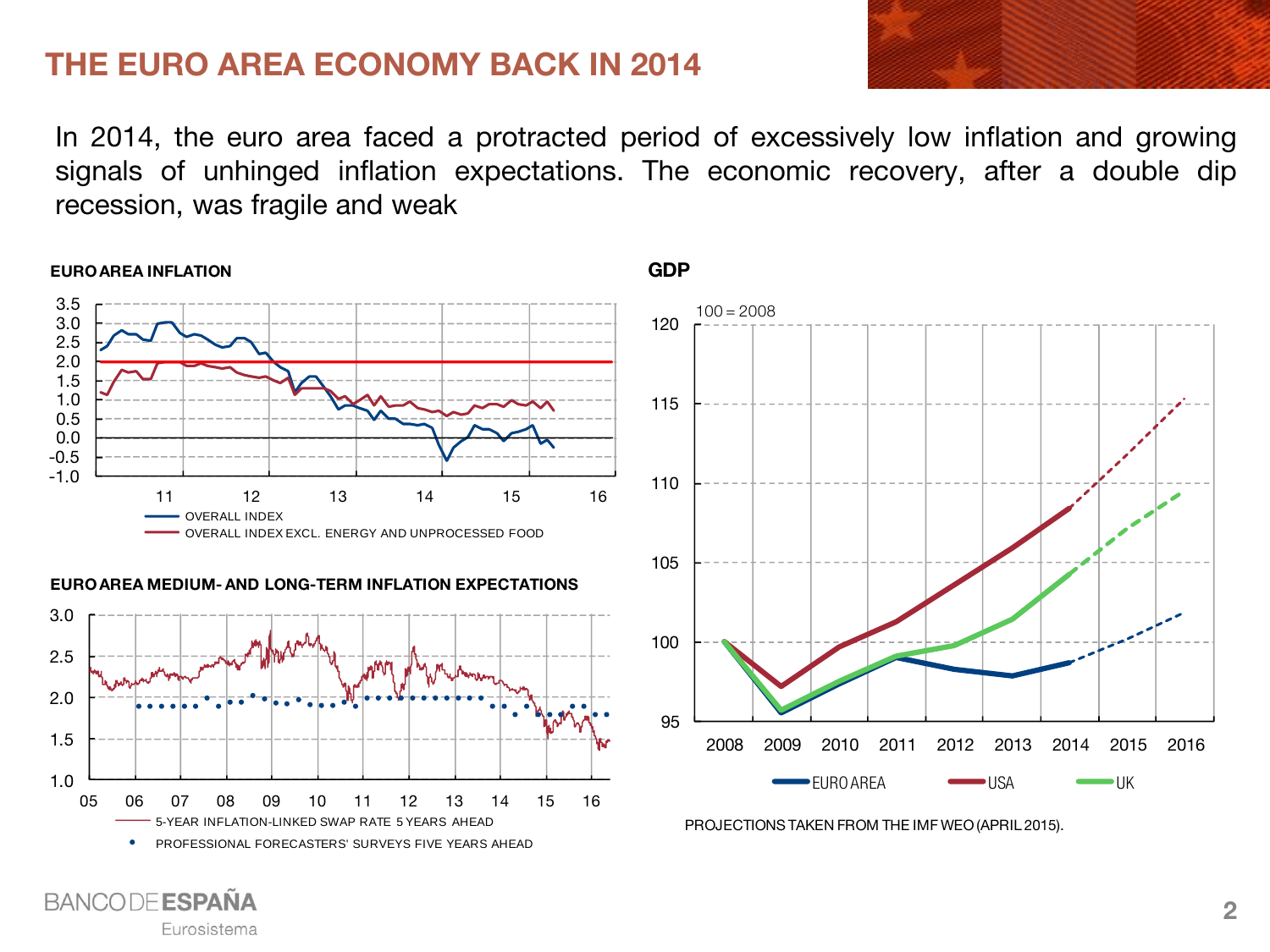## **THE REACTION OF MONETARY POLICY**



Against this setting, the ECB initiated a new phase of expansionary monetary policy, introducing a series of non-conventional measures to overcome the constraints from conventional tools



#### **EONIA AND ECB INTEREST RATES**

**BANCODE ESPAÑA** 

Eurosistema

#### 1. OFFICIAL INTEREST RATES

Marginal lending facility 0.25% Main refinancing operations 0% Deposit facility -0.40%

#### 2. BALANCE SHEET EXPANSION

- CREDIT EASING: targeted long-term funding to banks: TLTRO and TLTRO-II
- QUANTITATIVE EASING: large-scale outright purchases of assets through the *Extended Asset Purchase Programme (EAPP):*

*-Covered bonds (CBPP3) -Asset-backed securities (ABSPP) -Public sector securities (PSPP) -Non bank corporate bonds (CSPP)*

3. FORWARD GUIDANCE, for key interest rates and non-standard measures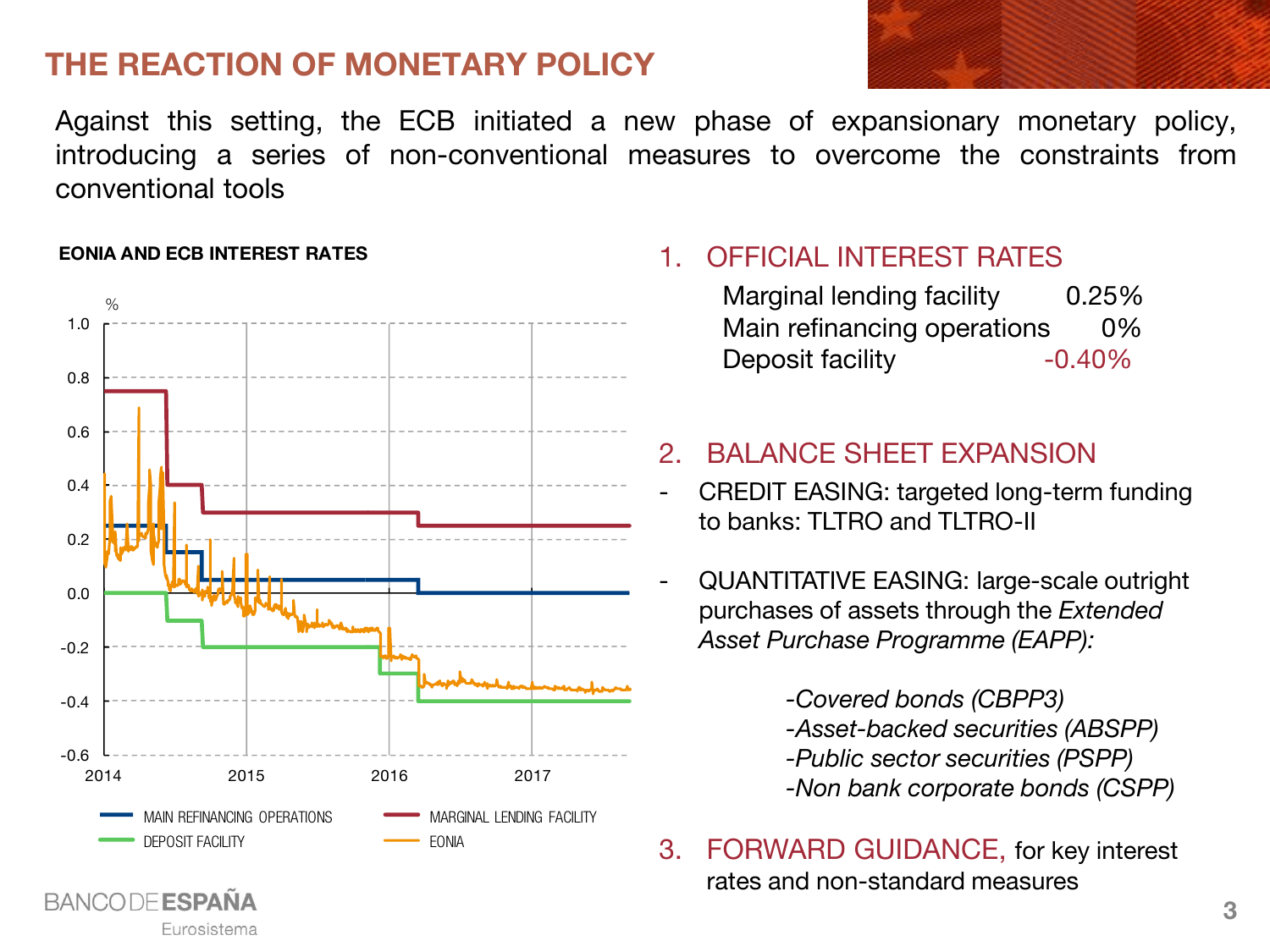### **ECB BALANCE SHEET MEASURES**

Asset purchases started in March 2015 (€60 bn per month) and, after various extensions, they will run, at least, until end 2017. The monetary stimulus has been very large, with a total liquidity injection close to 30% of GDP, including TLTRO



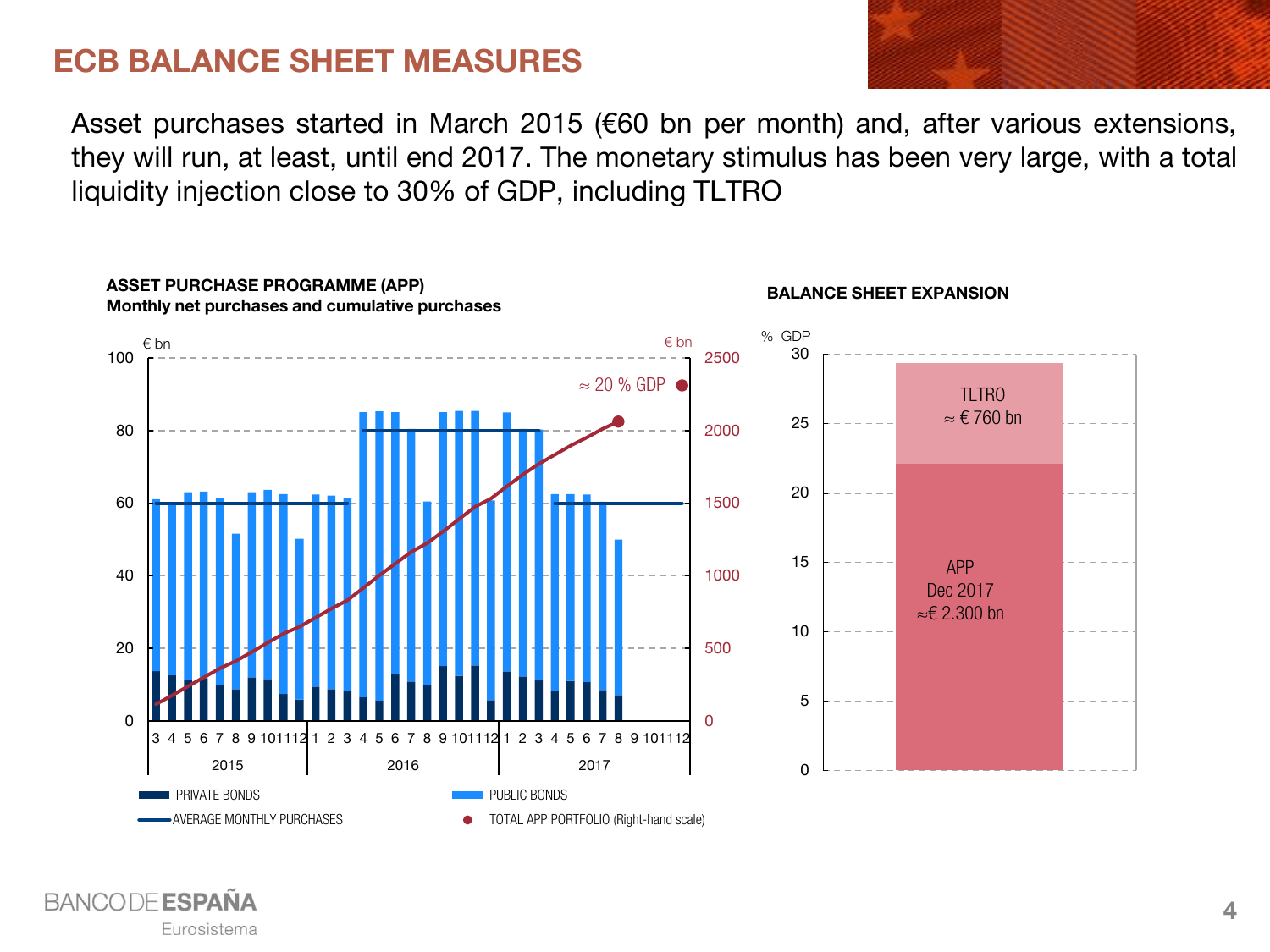## **THE ECB FORWARD GUIDANCE**

The communication – forward guidance (FG) - became an integral part of the ECB toolbox when the room for further reductions in key interest rates was limited and when new instruments were introduced

#### *ECB forward guidance*

- Started in July 2013 …but only at ZLB it became an active instrument of accommodation, also including non-standard measures
- It is not an unconditional commitment, since this is not compatible with the ECB mandate. But it is also not conditional upon any quantitative threshold for an economic variable, it is based on the available information and on economic prospects

#### *ECB forward guidance in last ECB GC meeting (7 September 2017)*

- *The GC expects the key ECB interest rates to remain at their present levels for an extended period of time, and well past the horizon of the net asset purchases.*
- Net asset purchases, at the monthly pace of  $60$  billion, are intended to run until the end of *December 2017, or beyond, if necessary, and in any case until the GC sees a sustained adjustment in the path of inflation consistent with its inflation aim.*
- *If the outlook becomes less favourable, or if financial conditions become inconsistent with further* progress towards a sustained adjustment in the path of inflation, the GC stands ready to increase the *programme in terms of size and/or duration.*

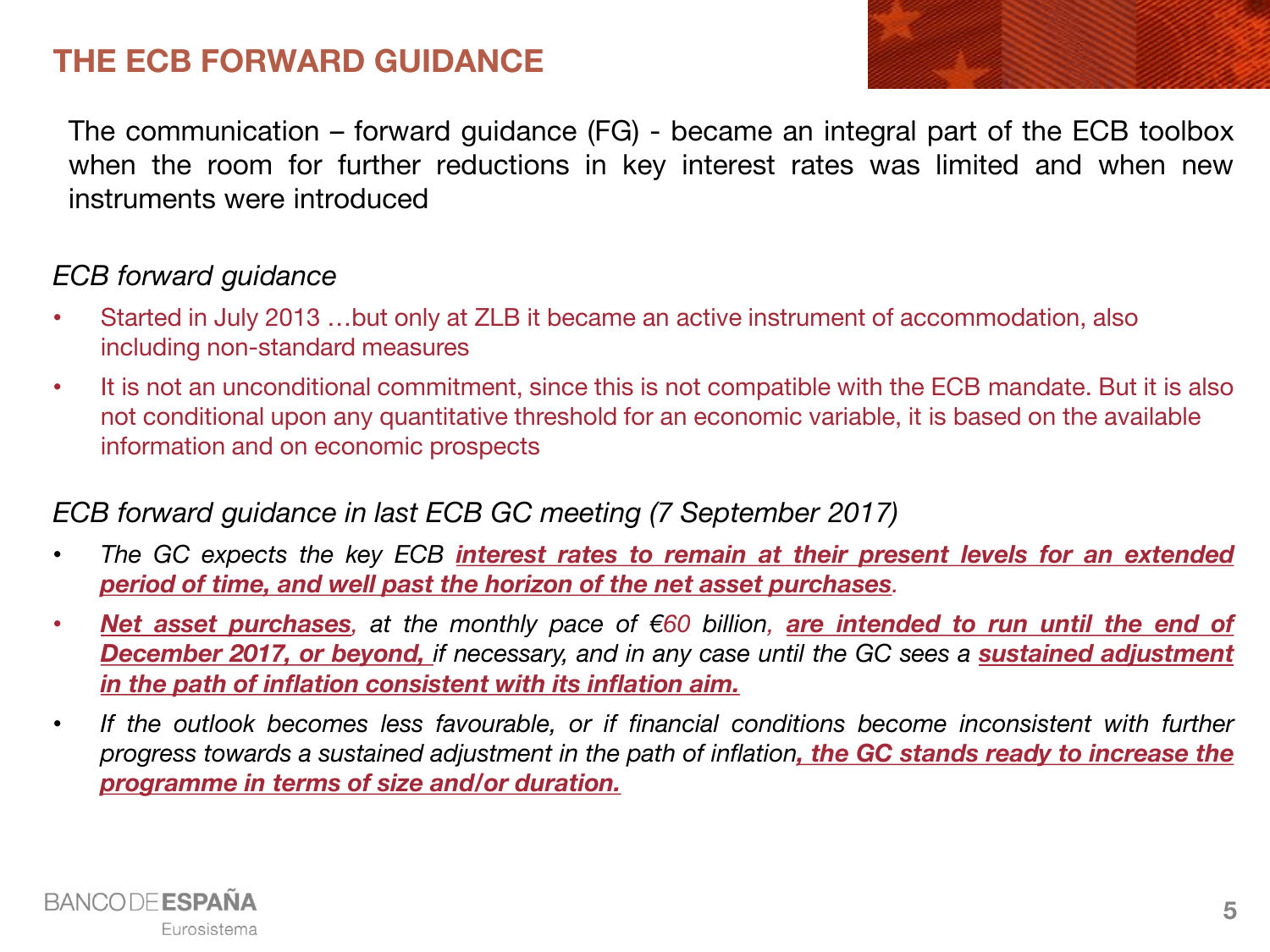## **THE TRANSMISSION CHANNELS**

ECB measures operate as a mutually reinforcing package. Depending on the instrument, channels may work differently, but all measures contribute to easing financial conditions faced by agents, strengthening domestic demand and improving inflation dynamics



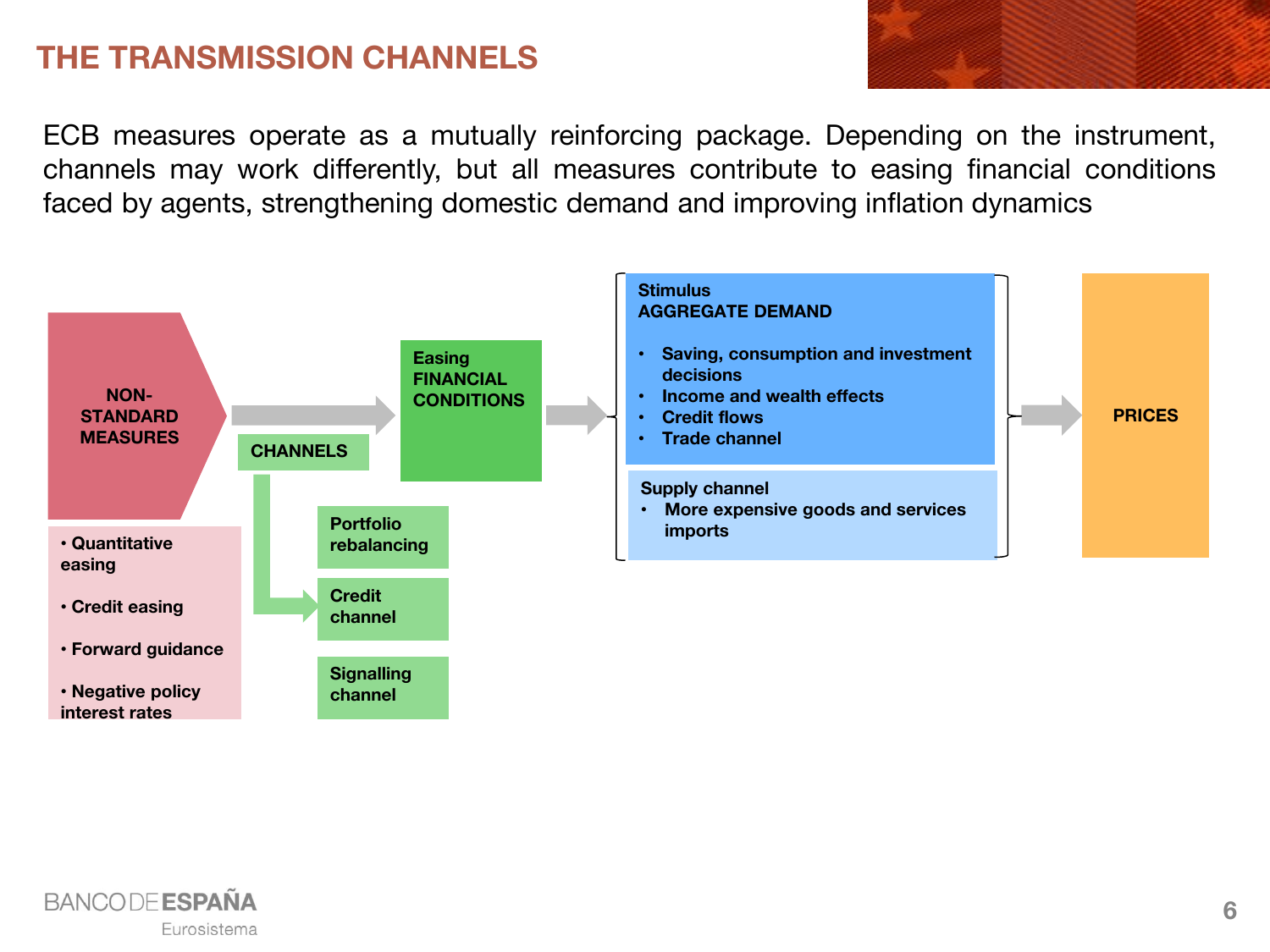### **THE IMPACT ON FINANCIAL CONDITIONS**

Financial conditions in the euro eased considerably since mid 2014. Analysis of the response of asset prices to the announced ECB measures indicates that monetary policy has contributed appreciably



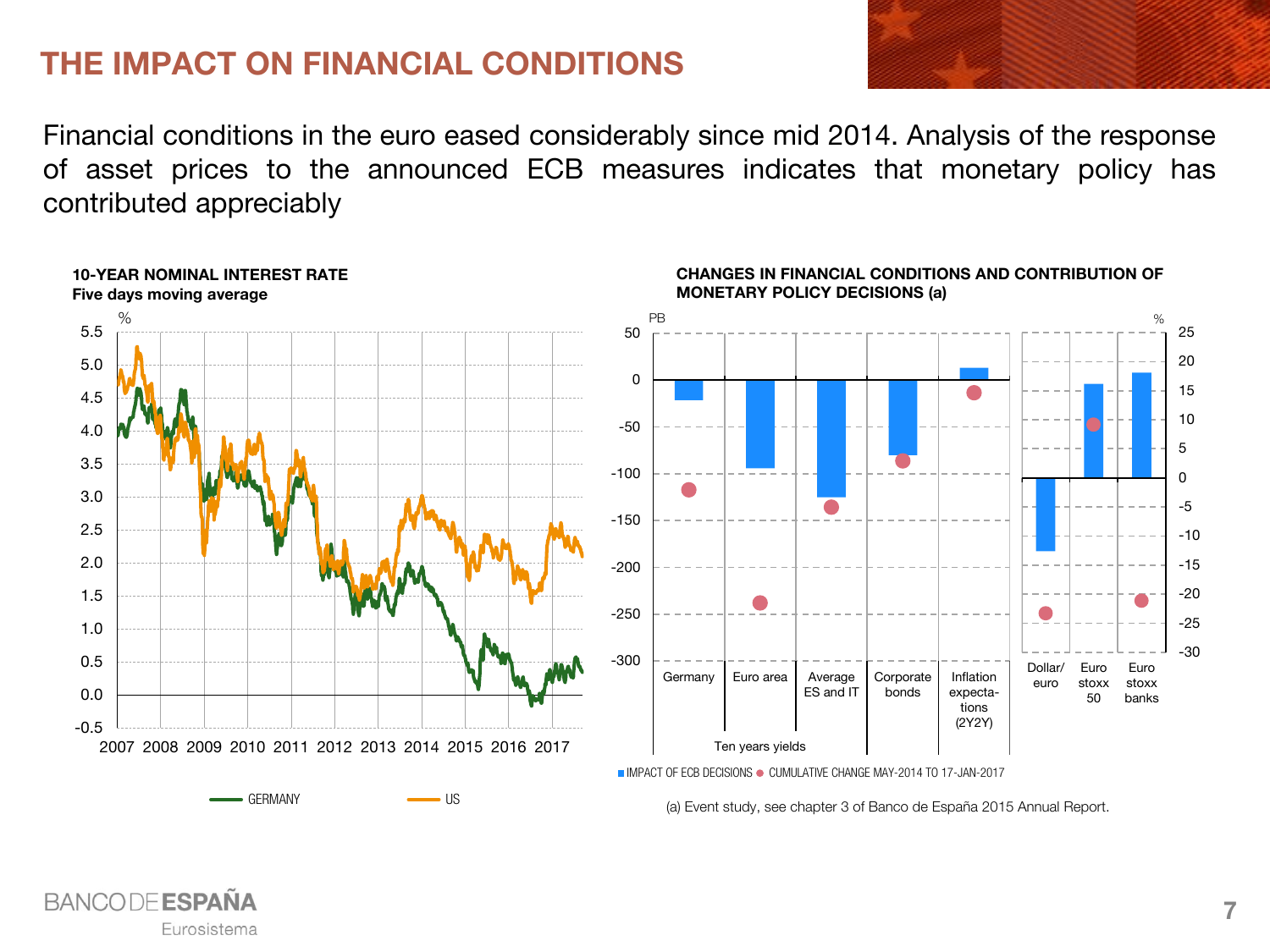### **COST OF BANK LOANS**

The decline in bank's financing costs has been passed on to borrowing conditions for firms and households. Country bank rate differentials also compressed markedly



#### **EURO AREA BANK INTEREST RATES. LOANS**



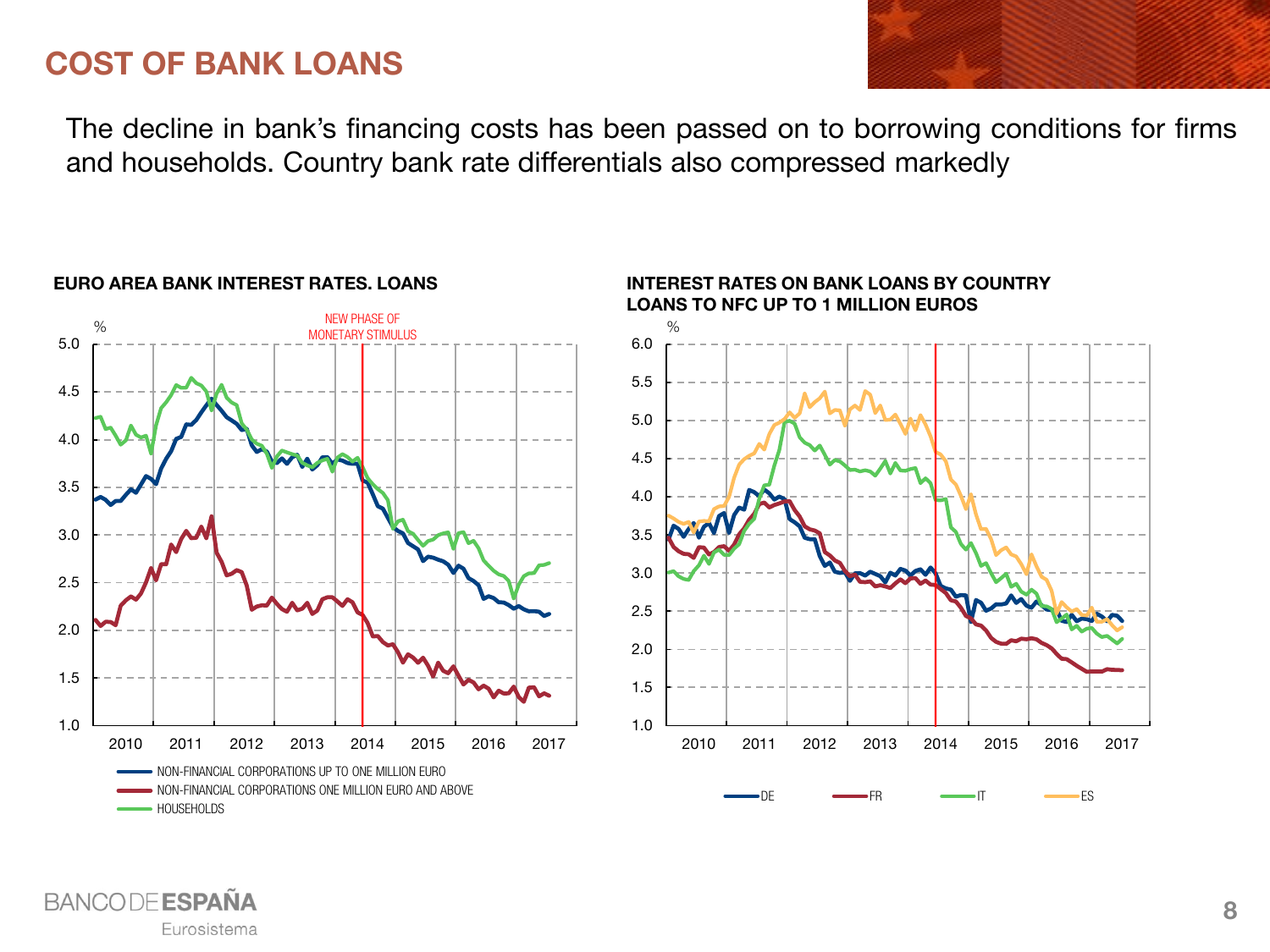### **BANK LENDING**

Effects are also visible in a gradual recovery of bank lending flows, both for households and firms. Country growth rates are still uneven, since correction of indebtedness is an ongoing process



Eurosistema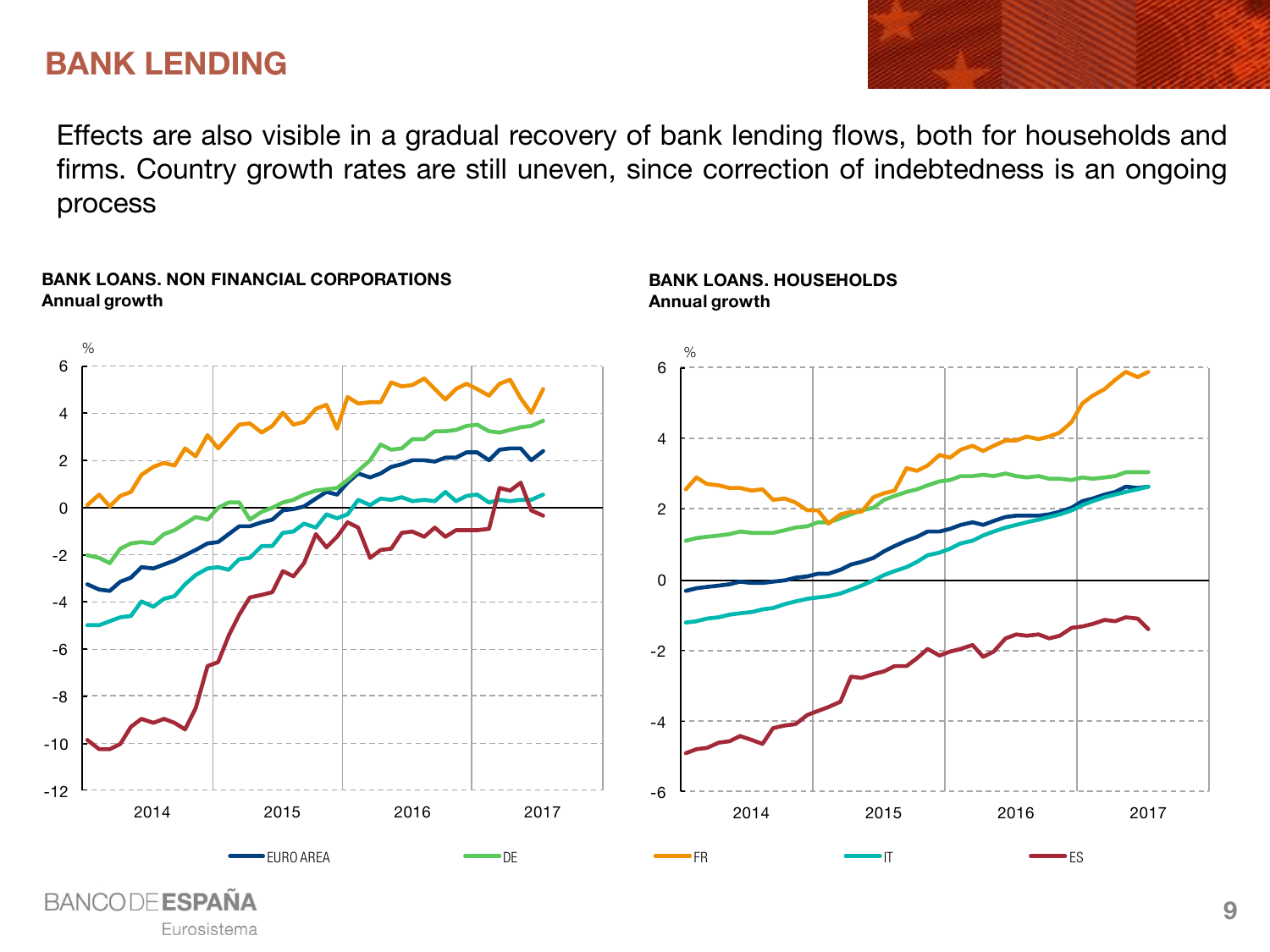### **CORPORATE BOND FINANCING**

Private debt capital markets also benefited from the Corporate Sector Purchase Programme (Mar-2016) with strong impact both on prices and primary markets. Shifting financing decisions to markets is also expected to have positive side effects on the supply of bank loans for smaller companies



#### **COST OF FINANCING**

Eurosistema

**NON-FINANCIAL CORPORATIONS BOND ISSUES**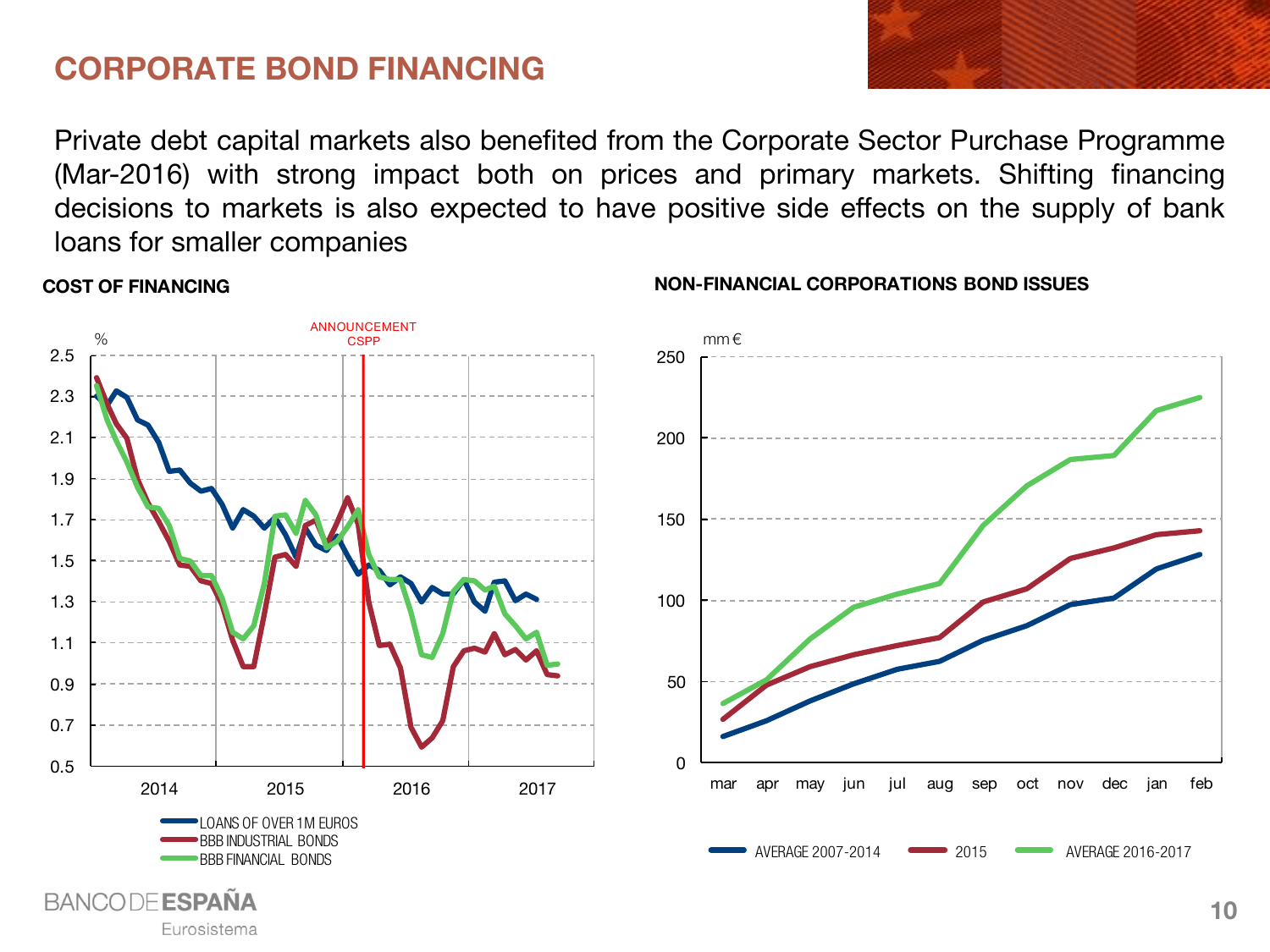### **BANK PROFITABILITY**

Both the impact on the economic recovery and increasing volumes of credit should offset the negative effects of low interest rates on bank profitability



#### **BANK PROFITABILITY AND MONETARY POLICY: 2014-2017 (Contribution to ROA)**



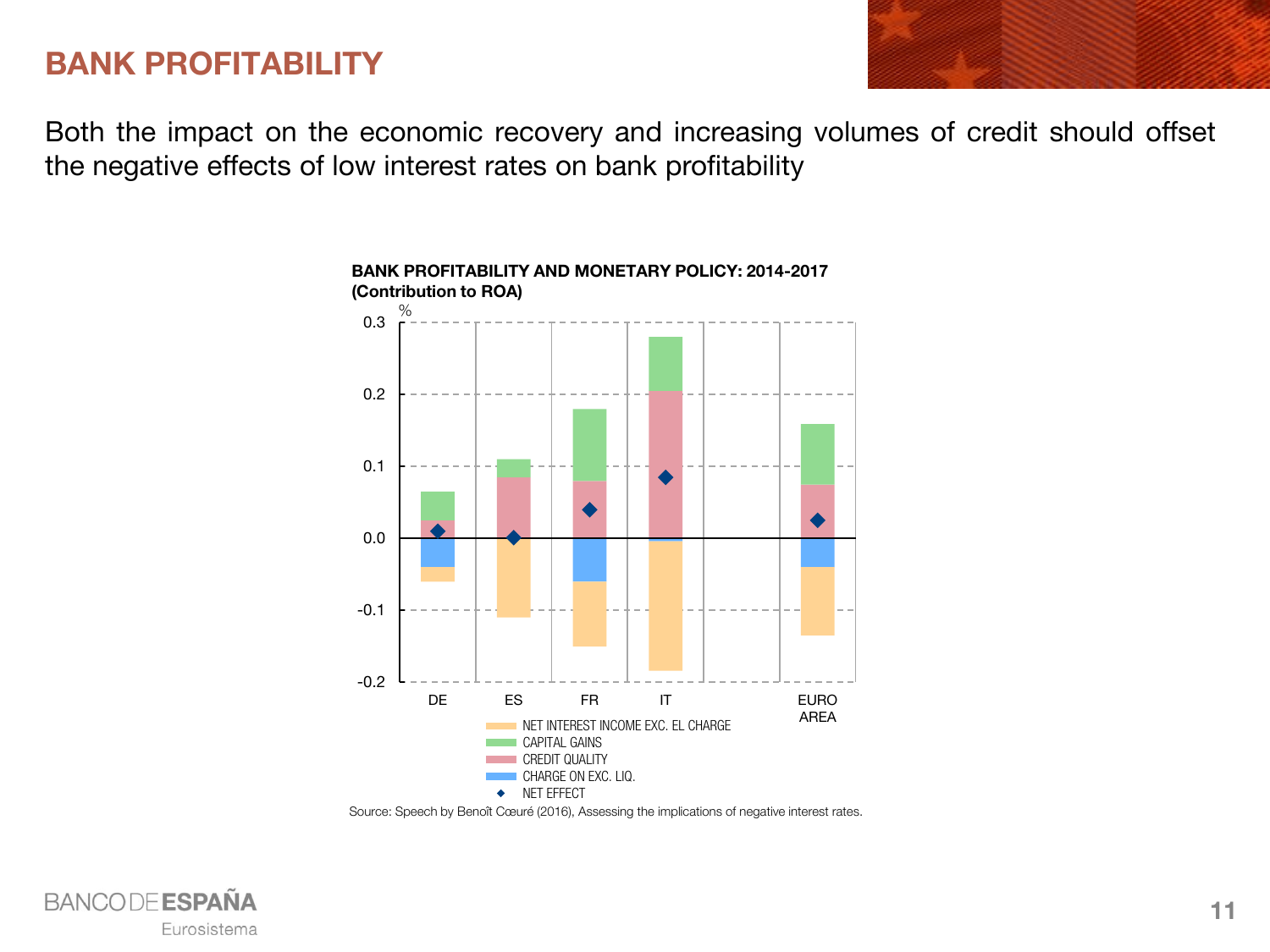### **ECB MEASURES HAVE BEEN TRANSMITTED TO THE BROADER ECONOMY**



Analysis by Banco de España estimates that, in cumulative terms, about 50% of nominal growth over the period 2015-2017 can be attributed to the action of monetary policy since mid-2014 (1.7 pp GDP growth, 1.5 pp inflation).

#### **IMPACT OF THE ASSET PURCHASE PROGRAMME (APP) ON EURO AREA GDP AND INFLATION (a)**



a Estimation based on Burriel and Galesi (2016), "Uncovering the heterogeneous effects of the ECB unconvetional monetary policy across euro area countries" Working paper 1631. Banco de España.

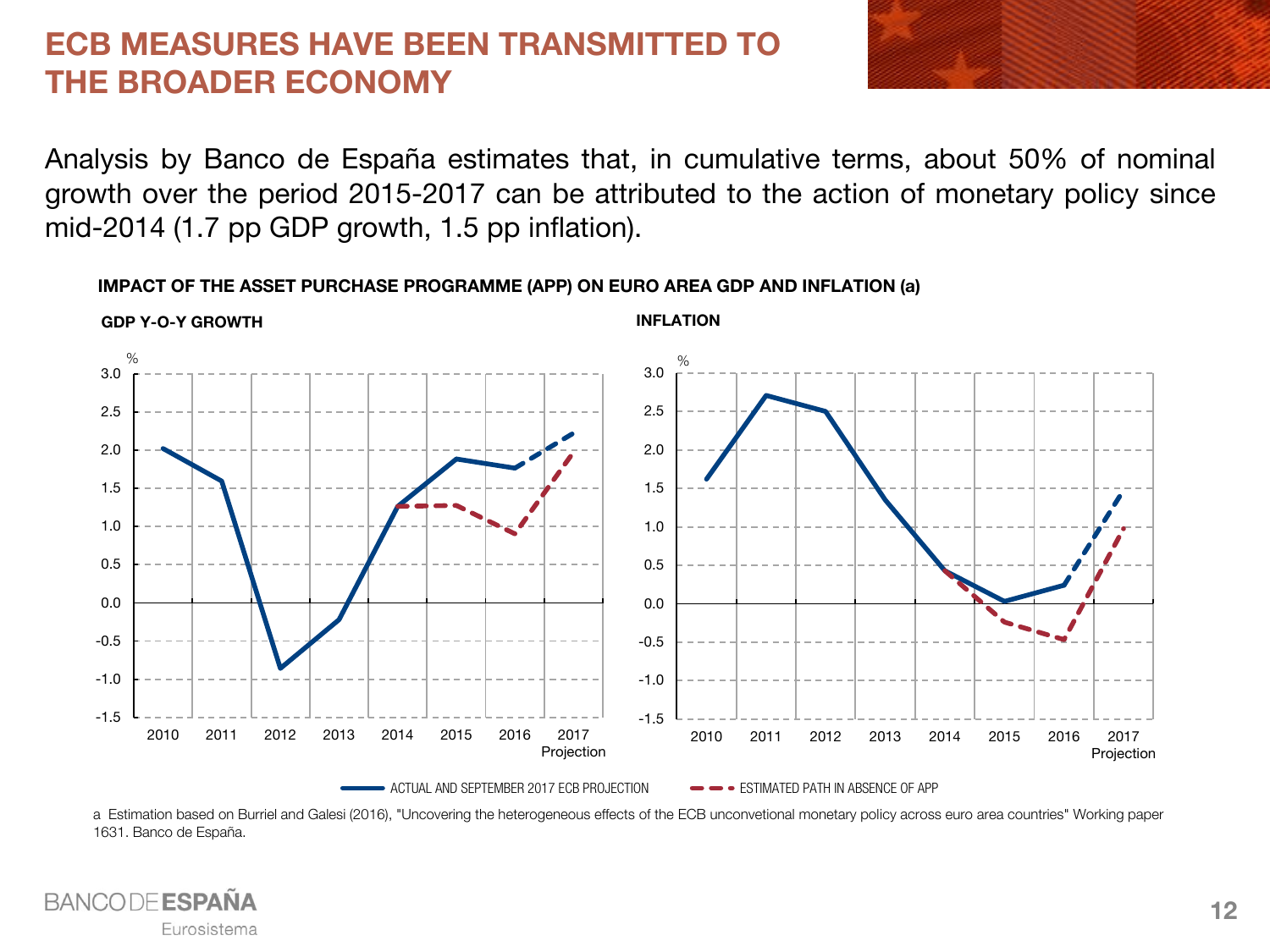### **EURO AREA ECONOMIC RECOVERY**

The euro area recovery is well on track, with economic expansion broadening across sectors and countries, driven by domestic demand



#### **CONTRIBUTIONS TO EURO AREA GDP ACCUMULATED GROWTH**





**REAL GDP**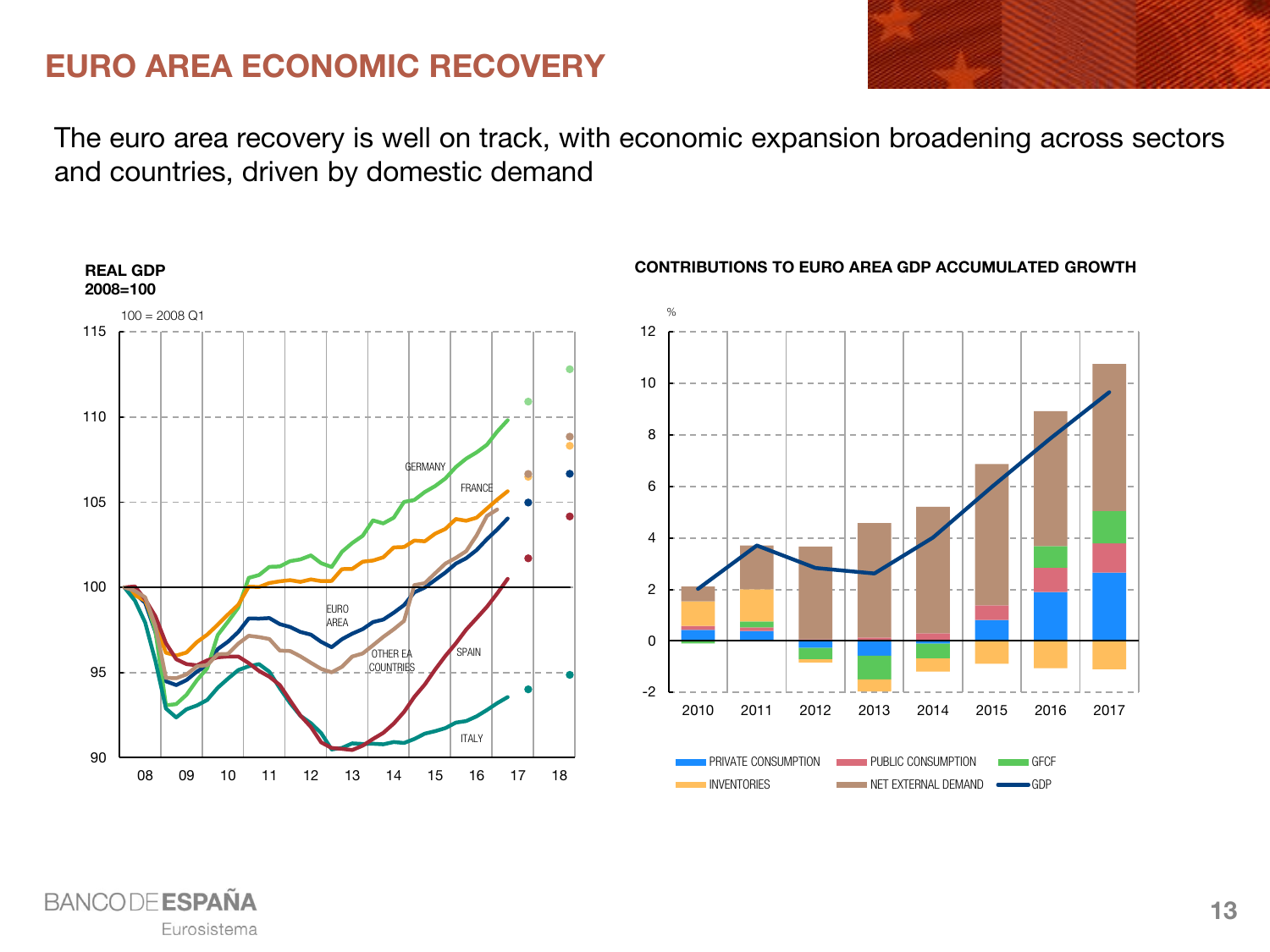### **A RESILIENT RECOVERY**

The recovery has been resilient to different sources of uncertainty -US elections, BREXIT and domestic political events-



**EUROPEAN ECONOMIC POLICY UNCERTAINTY (EPU INDEX) (a)**

(a) Includes United Kingdom, Germany, France, Spain and Italy. Source Baker, Bloom and Davis (2016)

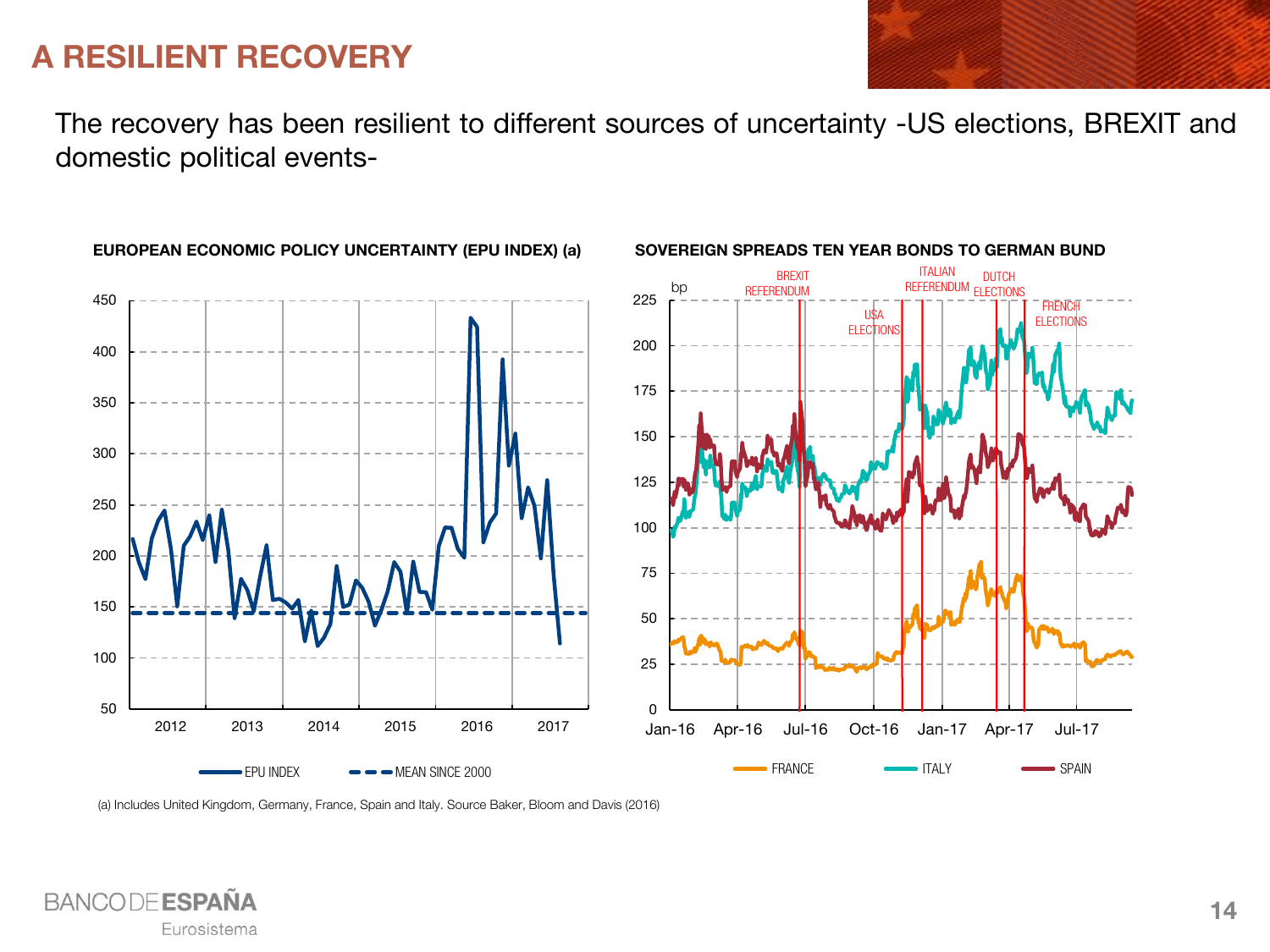## **DEFLATION RISK**

**BANCODE ESPAÑA** 

Eurosistema

Tail risks to inflation have disappeared. …

**INFLATION EXPECTATIONS. 2 YEARS IN 2 YEARS**



#### **EURO AREA. PROBABILITY OF INFLATON BELOW 0%**



THE YEARS IN FIVE YEARS TWO YEARS IN TWO YEARS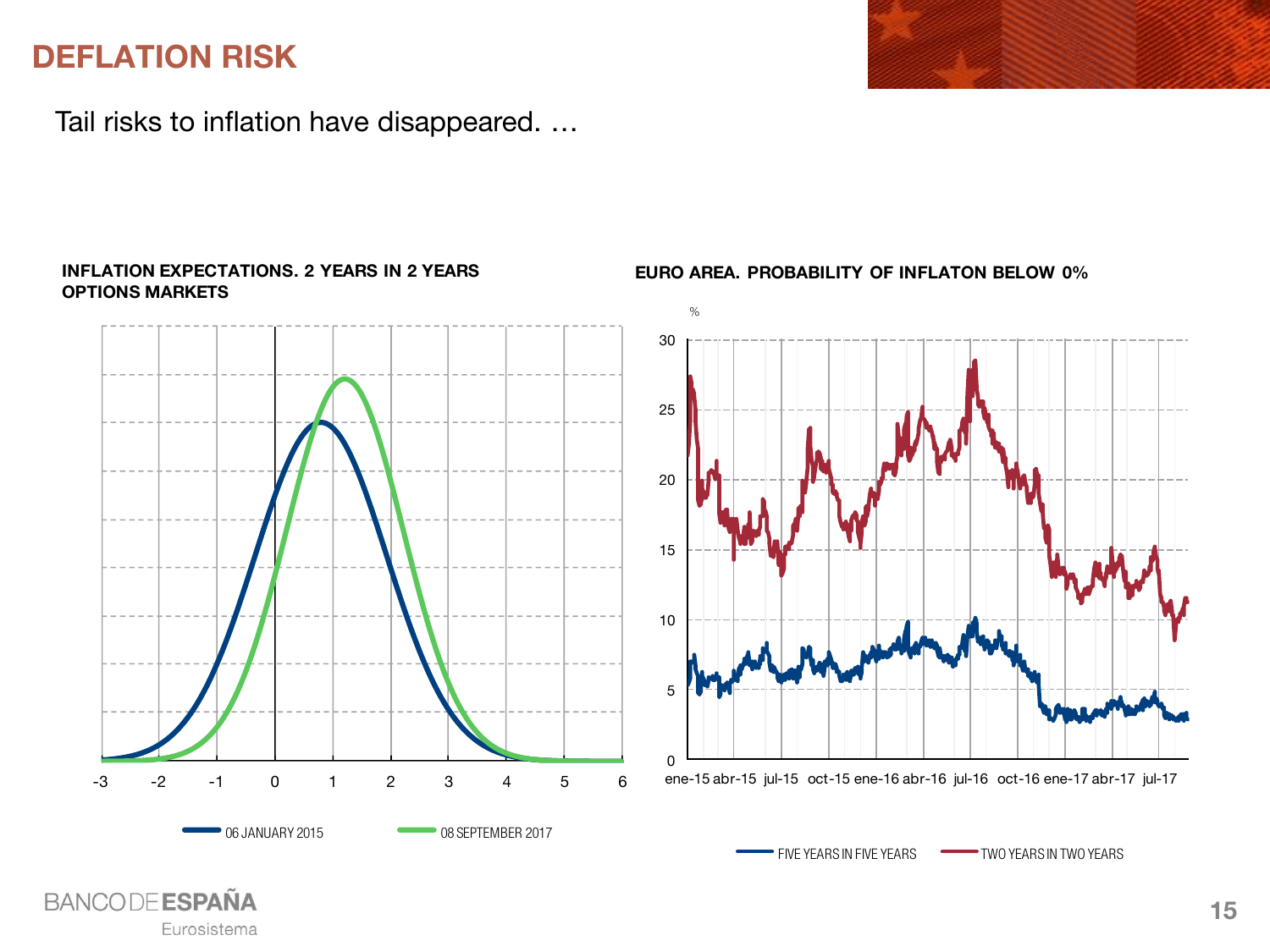## **INFLATION DEVELOPMENTS**

- $\triangleright$  Headline inflation has been volatile, reflecting the ups and downs of oil prices;
- $\triangleright$  Core inflation, which has increased somewhat in recent months, but remains subdued, at levels well below the medium-term objective of monetary policy;
- Market-based indicators of long-term inflation expectations remain at low levels



#### **EURO AREA INFLATION**

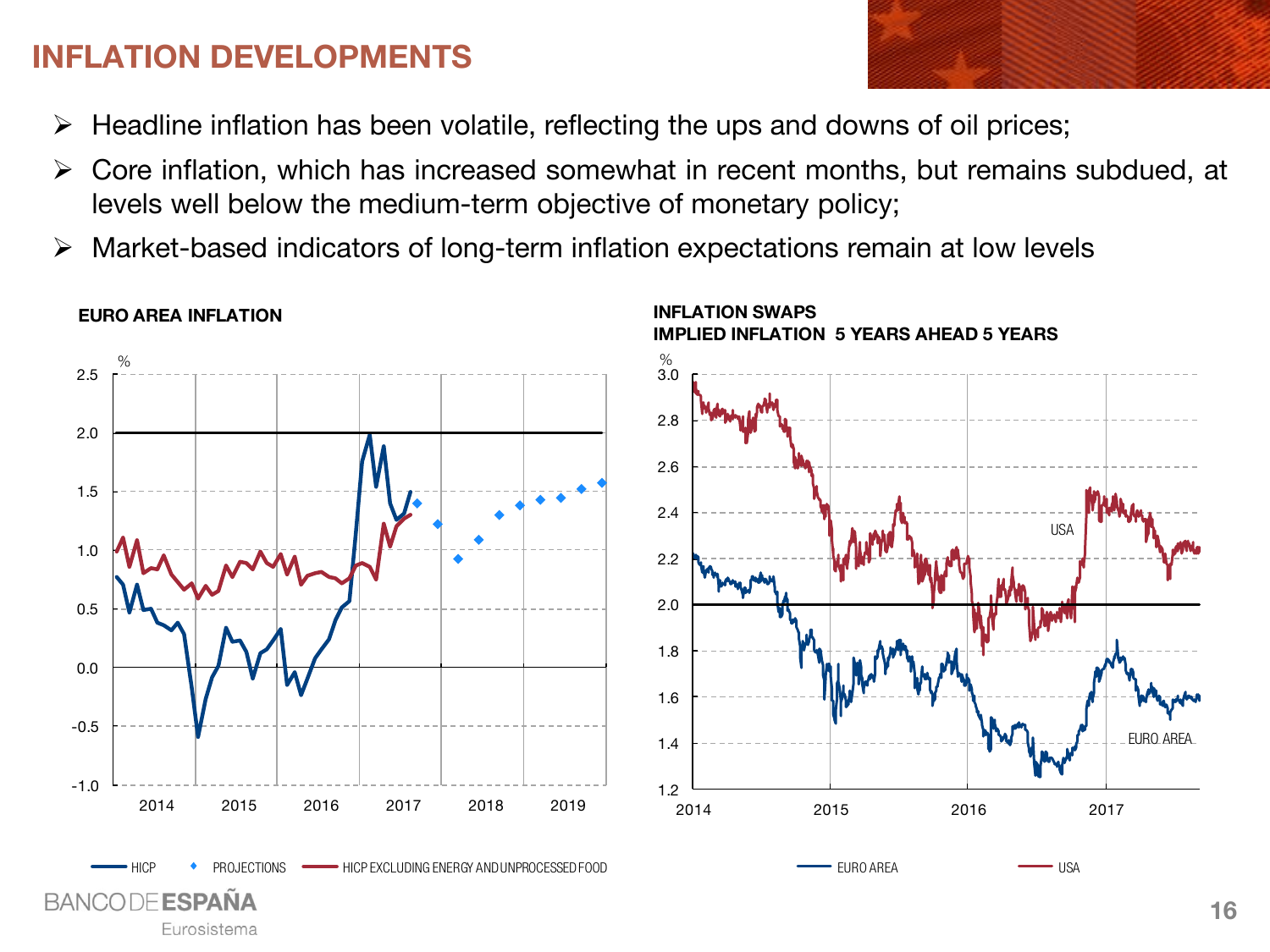## **FACTORS BEHIND MODERATE INFLATION**



Moderate inflation developments reflect not only the effect of temporary external shocks on oil and commodity prices, but also weak underlying domestic cost pressures



#### **EURO AREA. COMPENSATION PER EMPLOYEE AND UNEMPLOYMENT RATE**

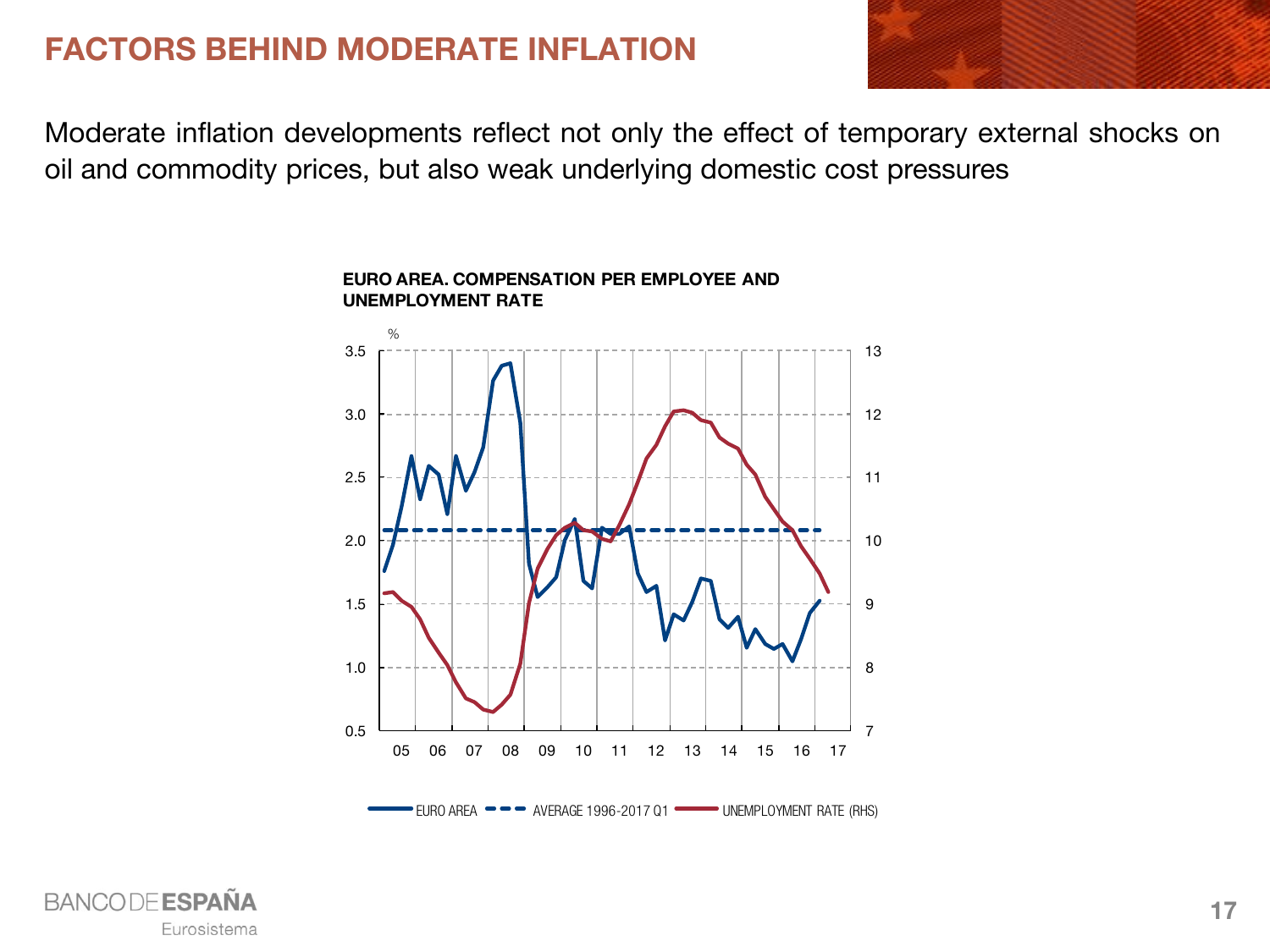### **WAGE DEVELOPMENTS**

Subdued wage developments are related to still significant labor market slack and the prevalence of some backward-looking elements in wage negotiations. Other factors, such as the effects of past structural reforms and weak productivity growth, may also be playing a role